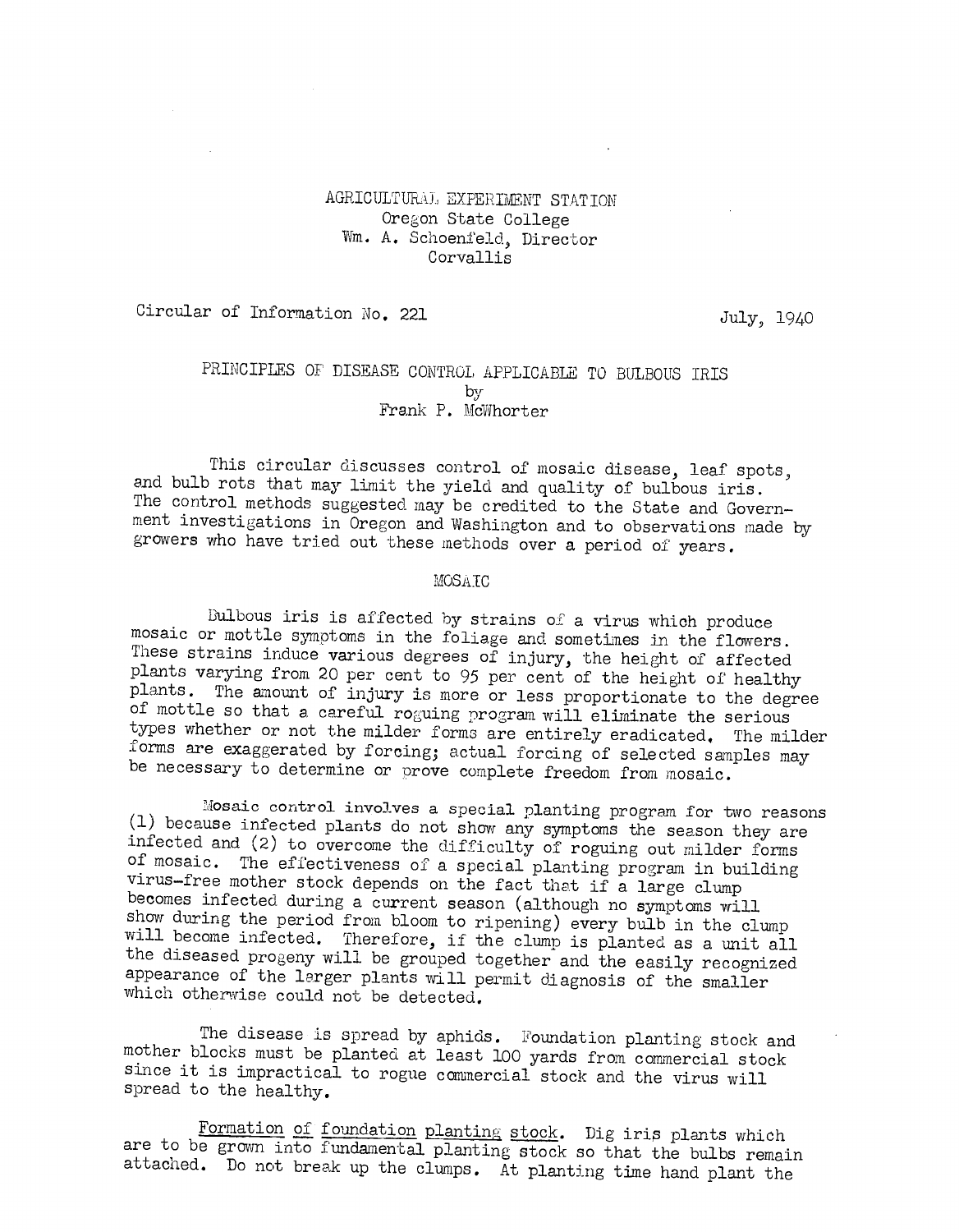selected material in clump units in long rows so that the mother bulb and progeny will be grouped together into unit planting groups representing the original clumps. In performing this operation plant as units only the mother bulbs and progeny that remain attached. The unattached small bulbs should be discarded or planted in an entirely different location. A good practice is to plant the larger bulbs then follow with the smaller bulbs in each clump in a line down the row. The large amount of hand labor involved in this method is compensated for by the fact that all the diseased plants can be removed at one early roguing. Planting stock accumulated by this method can be reduced from approximately 35 per cent mosaic to less than one-fifth of one per cent within one year when the operation is carried out on a commercial scale. Extreme care must be taken to remove not only the mother bulb but all of the lined out progeny of each clump unit which shows mosaic symptoms.

Maintenance and roguing of foundation planting stock and mother blocks. Mother blocks and foundation planting stock must be located at a distance of at least 100 yards from commercial blocks. No exception to this policy is advisable even if a grower has already reduced the virus content of all his stock to less than one-tenth of one per cent. If mother blocks or rows are planted adjacent to commercial stock having percentages above 15 per cent, careful roguing of the mother block may not greatly reduce the mosaic as indicated by the percentage the second year. The maintenance of a properly isolated mother block will avoid the perpetuation of virus infections which yearly accrue from the practice of replanting bulblets sorted from rows of plants that produced commercial rounds.

The planting of bulbous iris within 100 yards of German iris or and mosaic. The reason for this is that German and English iris are carriers of the virus that causes a severe form of mosaic. Usually German iris is not injured by the virus and its presence can be detected<br>only in good lighting and under favorable circumstances. The severest form of iris mosaic we have ever induced by inoculation was from a faintly mottled large-leafed German iris to bulbous iris. This point is therefore very important as German iris might serve as an unexpected source of reinfection. English iris is also susceptible to iris mosaic and most varieties show the effects of the disease plainly.

What to rogue and when to rogue. When initiating a fundamental<br>planting stock or cleaning up mother blocks separated from commercial stocks as suggested above, one should rogue all the obviously striped<br>plants at least a month before blooming. Mosaic mottles and streaks are<br>always apparent on the youngest leaves and are usually more apparent on<br>the youn on Tingitana hybrids, which is more severe on the outer leaves, is an indication of winter injury and should not be rogued. A second and very thorough roguing should be made when the plants are in bud or in bloom and should eliminate all the mosaic-like mottle in the flower buds.

2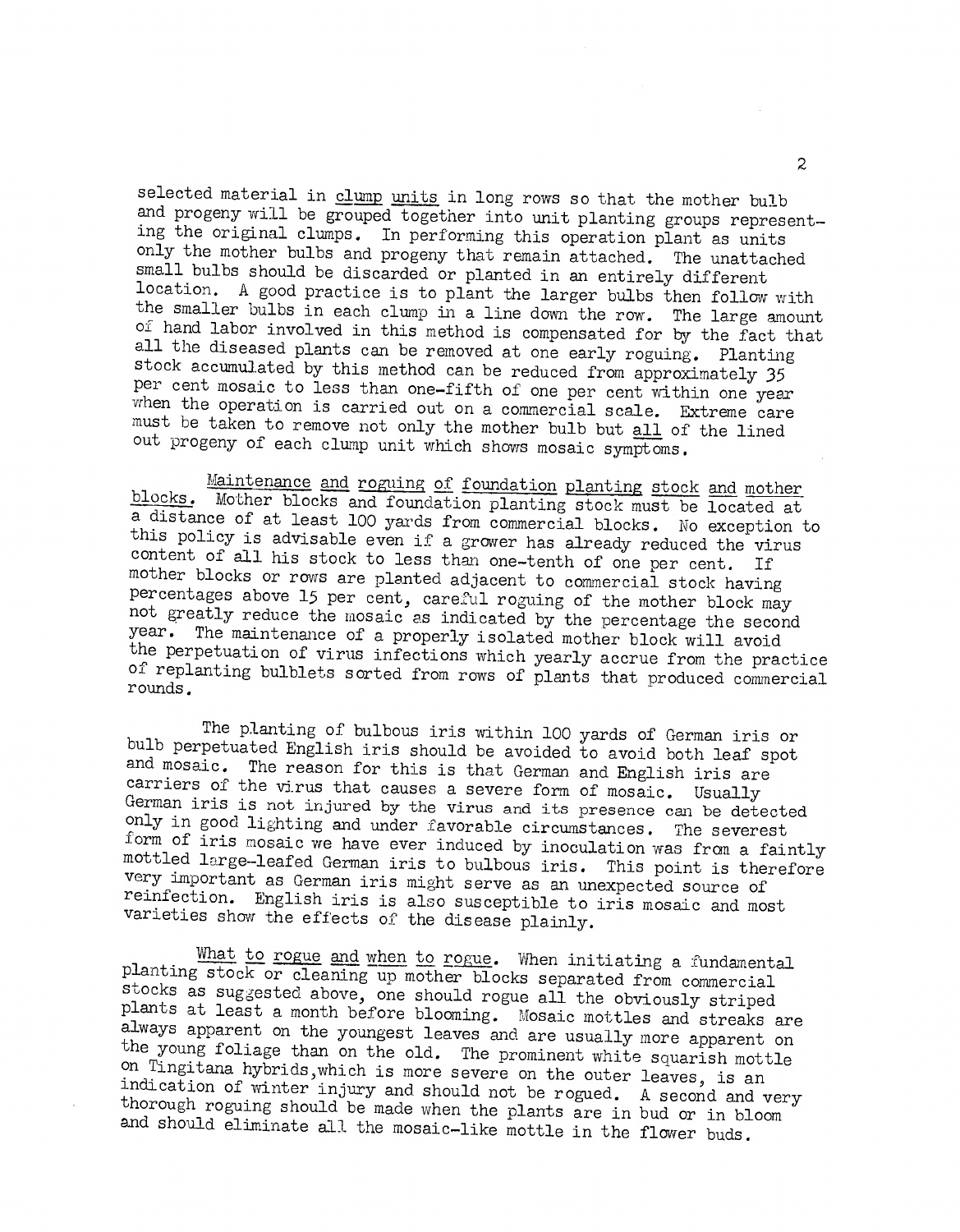Care should be taken to distinguish between water marks or spots in the buds produced by dew or water standing in the bud sheaths as opposed to a true mosaic mottle. A final roguing should be made when the plants are in full bloom to eliminate those plants which evidence the virus disease as tear-drop-shaped dark spots in the falls or standards. Since mild forms of mosaic are not easily discernible in cool climates and during unusually cool spring months, it may be necessary to arrange for forcing tests or special southern plantings to determine the health of mother blocks. This is advisable because the mild forms may prove very objectionable when iris is forced under glass.

Precaution: It is very important, especially when making the later roguings, to remove the plants immediately from the field to prevent aphids migrating from rogued to healthy plants. If the plants are laid down along the rows the aphids will leave as soon as the plants begin to dry. It is a good practice not only to avoid scattering aphids during roguing but to provide a tight container to hold the rogues and prevent the escape of the aphids. If scattering of aphids is not prevented new infections will be initiated which cannot be detected until the following year.

#### LEAF SPOT CONTROL

There are two economically important leaf spots on bulbous iris, one of which is rare, the other common and widespread. These are the Mystrosporium and Heterosporium spots respectively. The Mystrosporium produces very black areas on leaves and flower stems and if left uncontrolled will kill out bulbous iris. It may be bulb borne. Heterosporium produces gray lesions on the leaves and stems and causes the foliage to break over. It does not seem to be bulb borne. Rust does not occur in Northwest plantings.

#### Mystrosporium

1. Avoid planting bulbous iris (Dutch varieties) near English iris, especially English iris that is not grown from seed. Likewise avoid planting bulbous iris near Iris reticulata.

2. Crop rotation and bulb treatment as for rots are practical measures that tend to eliminate the disease completely.

3. The fungus does not spread rapidly within a planting (unlike Heterosporium leaf spot) and is not, therefore, adaptable to control by preventive sprays. Tests with various sprays have supported this viewpoint. Fortunately suggestion No. 2 above has proven effective in comnercial plantings.

#### Heterosporium

1. Avoid planting bulbous iris near German iris.

3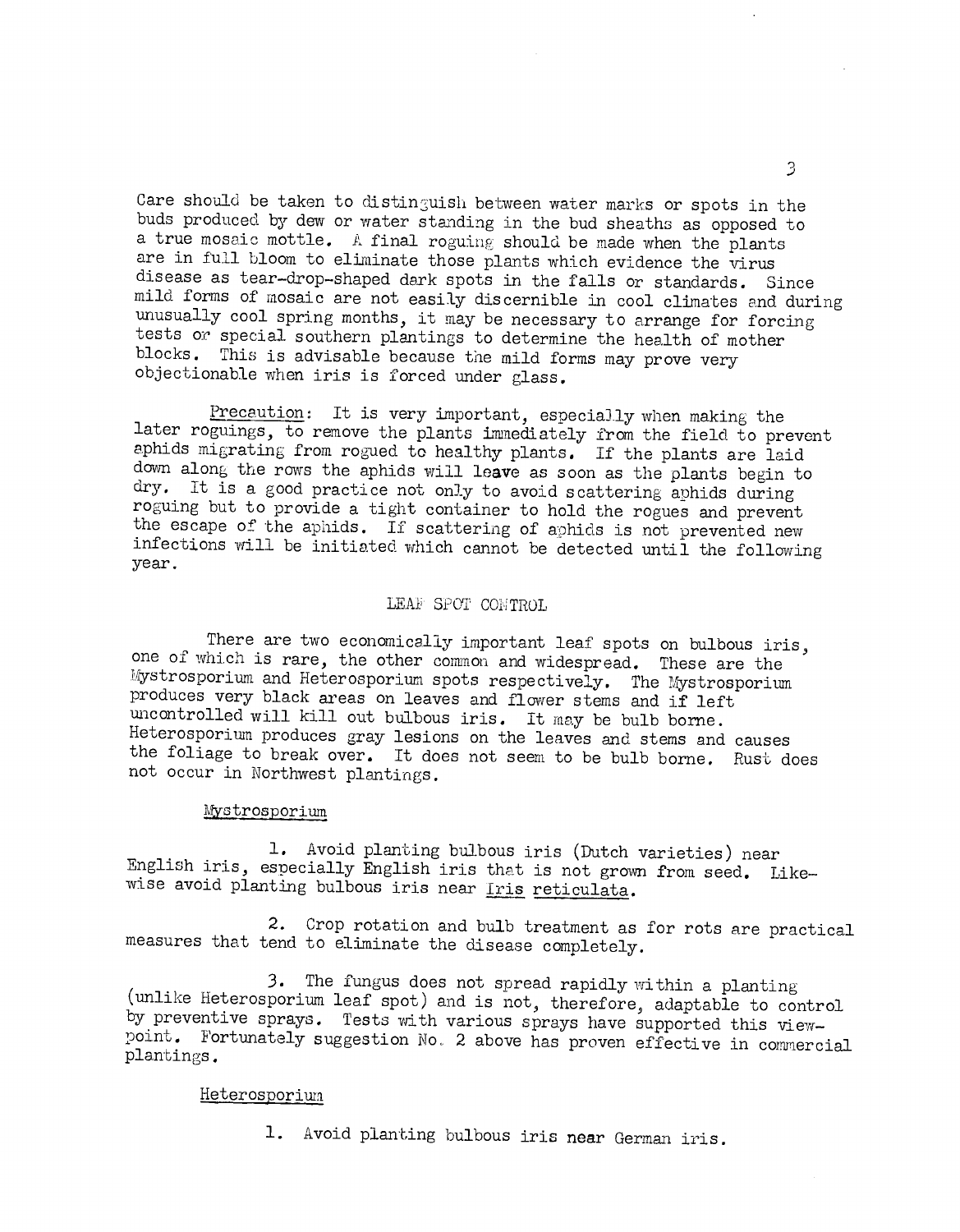2. Control by preventive sprays. At the first appearance of the disease or when weather conditions and appearance of the crop suggest the probability of infection, spray entire planting with  $4-4-50$ Bordeaux to which Penetrol has been added at the rate of 1 quart to 75 gallons of spray. Thoroughly emulsify the Penetrol before adding it to the Bordeaux. The number of applications during the season will depend on<br>weather conditions and the tendency of the disease to develop. If warm moist<br>weather conditions prevail newly developed foliage near the ground should<br>b

3. There is no experimental evidence indicating that this disease is bulb borne and hence controllable by bulb treatments. The crop may appear and be perfectly healthy until an invasion of the causal fungus begins.

Iris rust. Iris rust does not occur in Northwest stocks of iris.<br>In our opinion should rust be found the infected plants should be pulled and burned immediately. It has been seen in recent importations. These were destroyed.

### BULB ROTS

Bulb rots are caused by bacteria and blue mold fungi. The bacterial<br>rots are of the "soft rot" type and are initiated by "soft rot organisms"<br>such as cause the rotting of carrots and other vegetables. These seem to<br>arise f climatic conditions and the abundance of the organisms in the soil flora.<br>The infected plants yellow and die and the bulbs rot completely. Fortunately this disease is of rare occurrence and is usually localized in fields and within certain varieties. The bulbs usually rot completely and are seldom carried over into storage. No control is known for this bacterial rot. Blu

# Control of blue mold

1. Avoid bruising the bulbs during cleaning and storage.<br>Do not break up clumps until they are well ripened and cleaning and sorting<br>becomes necessary. Great care should be used when handling planting stock<br>or mother block

2. Treating is necessary when the stock shows blue mold tendencies. The following method quoted from a U.S.D.A. circular on blue mold rot control has proven very effective:

"Best results in disin.fecting iris bulbs at planting have been obtained by a combination treatment consisting of the following steps:  $(1)$  soak the bulbs in water 1 to 2 hours;